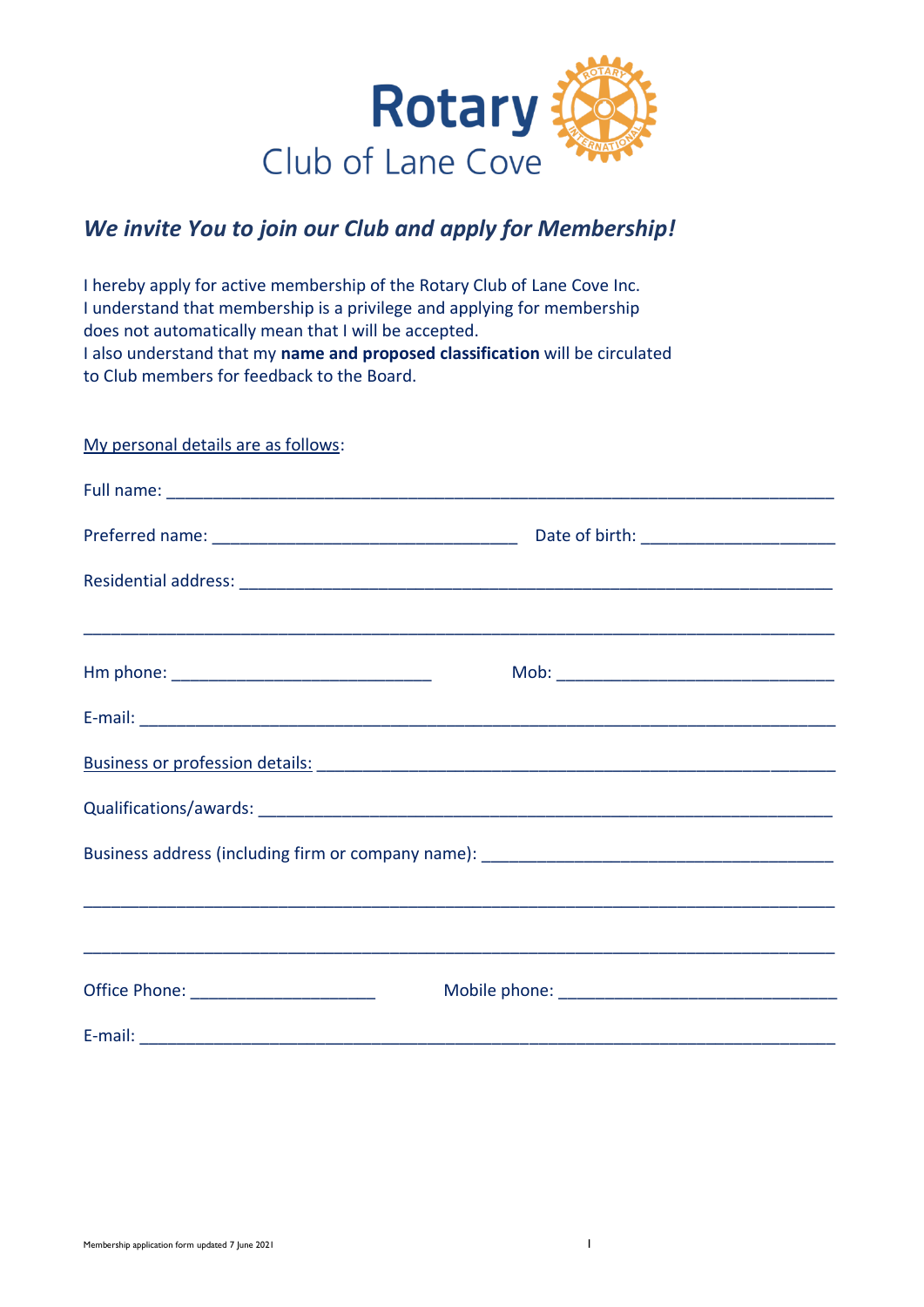The following optional information is so the Club can recognise anniversaries and best utilise your skill set.

| It has been explained to me that if I am accepted for membership of the Club:<br>I will try to attend regular meetings of the Club [Note 3]<br>I will become a member of one or more committees of the Club [Note 4]<br>I agree to pay a half-yearly fee with respect to my membership [Note 5]<br>I have expressed an interest in joining the following committee(s): |  |  |
|------------------------------------------------------------------------------------------------------------------------------------------------------------------------------------------------------------------------------------------------------------------------------------------------------------------------------------------------------------------------|--|--|
|                                                                                                                                                                                                                                                                                                                                                                        |  |  |
|                                                                                                                                                                                                                                                                                                                                                                        |  |  |
|                                                                                                                                                                                                                                                                                                                                                                        |  |  |